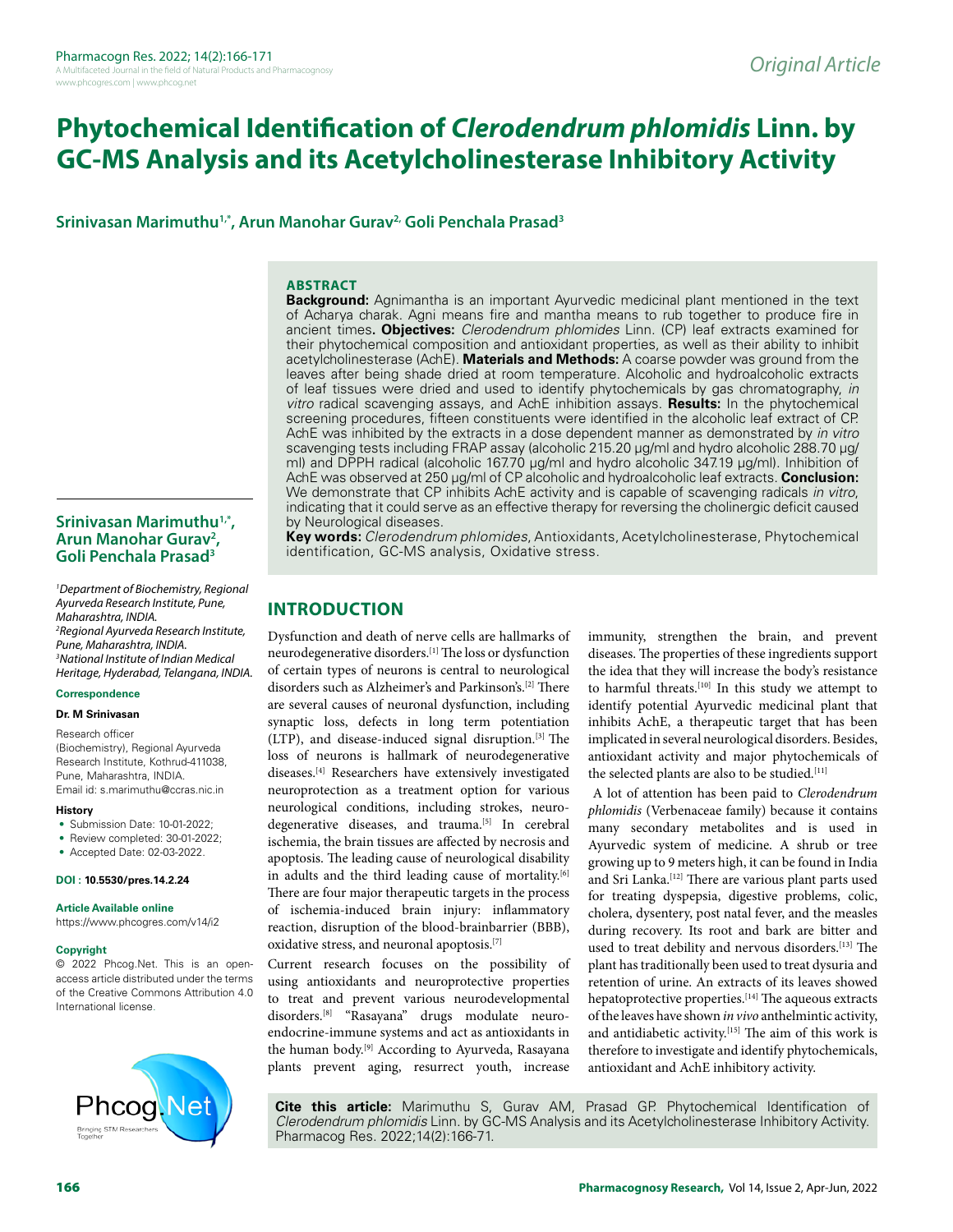# **MATERIALS AND METHODS**

# Chemicals

Sigma Chemical Co., St Louis, USA was the supplier of the following ingredients: Acetylcholinesterase (AChE), Galanthamine hydrobromide, Acetylthiocholine Iodide (ATCI), 1,1-diphenyl-2-picryl hydrazil (DPPH), 5′,5′-dithio(bis)-2-nitrobenzoic acid (DTNB) and ascorbic acid. These analytical grade reagents were obtained from Himedia, Mumbai, India. They were trichloroacetic acid, Finol-Ciocalteu's phenol reagent, Ferric chloride (FeCl3), Butylated Hydroxy Toluene (BHT), and potassium ferricyanide [K3Fe(CN)6].

# Preparation of plant extract and plant collection

*Clerodendrum phlomidis* (CP) leaves from Regional Ayurveda Research Institute (RARI), Pune, Maharashtra, India were collected fresh and free from infection. An expert in Botany, Dr. Arun Manohar Gurav verified the authenticity of the plant specimen, which was deposited in a RARI herbarium with accession no. 2220 (Figure 1). After drying for 30 days at room temperature (28  $\pm$  2°C), CP leaves (1000 gm) were ground in an electric blender into a coarse powder. In accordance with the Ayurvedic Pharmacopeia of India (API, 2016), cold maceration was used to extract alcoholic and hydroalcoholic extracts (50:50). The powder of the plant material was macerated with a material to solvent ratio of 100 and 50:50 (w/v) for 24 hr with intermittent shaking followed by 18 hr in a static state. A further filtering was carried out on the extracts using Whatman filter paper No.1. A subsequent steps involves mixing the macerated material with 25 ml of solvent and allowed to stand for 15 min. The mixture is filtered, and the entire process is repeated. The filtrate, thus, obtained was evaporating into powder form. *In vitro* studies on AchE inhibitory activity and scavenging assays were carried out using alcoholic and hydroalcoholic extracts.

# Qualitative phytochemical analysis

Phytochemical screenings of alcoholic and hydroalcoholic extracts were performed as per standard procedure.<sup>[16-19]</sup> The presence of the



a) Clerodendrum phlomides in its natural habitat, b) Flowering season c) Mature leaves d) Young leaves

**Figure 1:** Photography images of *Clerodendrum phlomides*. The inhibition rate is calculated as (E S)/E ×100

compounds is detected by color reactions as a qualitative method. These color reactions can only determine whether chemical groups are present in an extract, not their amounts.

# Mass spectrometry analysis using gas chromatography (GC-MS)

Vellore Institute of Technology in Vellore, Tamil Nadu, India, conducted GC-MS analysis at SIF, the Sophisticated Instrumentation Facility (SIF) within the School of Advanced Sciences, Department of Chemistry. We used Elite-5MS (5% biphenyl and 95% dimethylpolysiloxane, 30 m × 0.25 mm ID  $\times$  250  $\mu$ m d $_{\rho}$ ) for the analysis. It was carried by helium at a flow rate of 1 ml/min, with an injector temperature of 260°C. GC-MS was injected with a 1 µL alcoholic extract at 60°C for 2 min, 300°C at a flow rate of 10°C per minute for 6 min, and 300°C for 12 min. A mass detector with the following parameters was used: 240°C for the transfer line, 240°C for the ion source, 70 eV for the electron impact, and 0.2 sec for the scan. There were fragments of 40 to 600 kDa in size. NIST library database (2008) was used to compare the GC-MS spectra of components.

# Assay for radical scavenging with DPPH

Plant extracts were evaluated for their antioxidant activity by measuring 1-diphenyl-2-picrylhydrazil (DPPH) by using the Blois (1958),<sup>[20]</sup> and Gomez-Alonso et al., (2003).<sup>[21]</sup> Hydrogen donating abilities of alcoholic and hydroalcoholic extracts were studied in the presence of DPPH stable radicals. We added samples and standards to 150 µl of 0.3 mM DPPH methanol solution at room temperature and allowed the mixture to react in the dark. In this experiment, the control and test samples were incubated for 30 min at 37°C. Methanol was used as a blank for calculating the absorbance at 517 nm over the 30 min incubation period. A reference material was used for the study: butylated hydroxy anisole (BHA).

# FRAP Assay

In 1986, Oyaizu<sup>[22]</sup> measured the reductive power of alcoholic and hydroalcoholic extracts, as well as standard BHT. The 96-well plate contained 30 µl of extracts or BHT, phosphate buffer and potassium ferricyanide. Following 20 min of incubation at 50°C, the mixture was cooled to room temperature. To the mixture, trichloroacetic acid was added, followed by 120 µl distilled water and 25 µl of ferric chloride. The mixture was thoroughly mixed, then incubated for 30 min at room temperature. Microplate reader were used to measure absorbance at 700nm. As reference material, we used Butylated Hydroxy Toluene (BHT). Tests were done in triplicate, and the average of three measurements was used to plot the graph.

# *In-vitro* AChE Inhibition assay

*In-vitro* assay for determination of Acetylcholinesterase (AChE) inhibition were standardized in 96-well microplate using methodology described previously by Mathew and Subramaniun, 2014<sup>[23]</sup> and Ellman et al., 1961<sup>[24]</sup> To dissolve the drugs or standard concentrations in buffers of varying concentrations, in 96-well plates were filled with 100 µl of DTNB, 20 µl of AChE, and 40 µl of tris buffer, and 20 µl of drug/standard concentrations. A microplate reader measured the absorbance at 412 nm at the end of 15 min of gentle mixing on the plate. The effective concentration was determined by using the blank readings. ATCI was used to initate the enzymatic reaction, and the absorption of the hydrolysis product was monitored every 30 sec over a period of 20 min. Triplicates of the experiments were performed using galanthamine hydrobromide as a standard control. Here are the results of the calculation: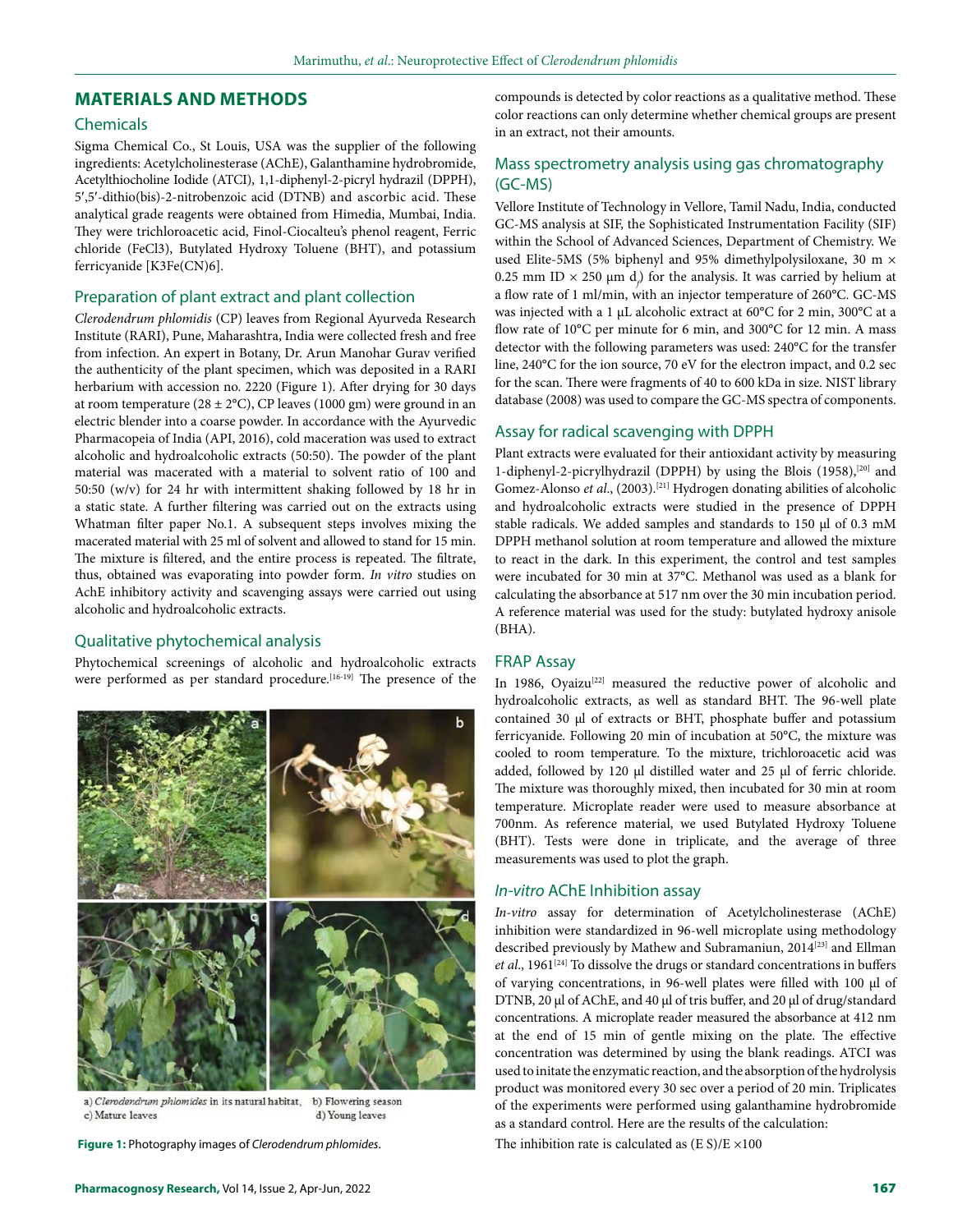CLERODENDRUM PHLOMIDIS-(19ES-036)

The enzyme activity without extract/positive control is E, while the enzyme activity with extract is S.  $IC_{50}$  values are calculated by multiplying different concentrations of the positive control or/of each plant extract by their percent inhibition values.

# **RESULTS**

# Qualitative test

A phytochemical screening was performed on the hydroalcoholic and alcoholic leaf extracts of *Clerodendrum phlomidis* and the chemical constituents have been presented in the Table 2. In the hydroalcoholic extract, carbohydrates, reducing sugar, hexose sugar, cardiac glycosides, saponins, tannins and phenols were detected. In the alcoholic extract, reducing sugar, hexose sugars, cardiac glycosides and phenols were detected.

# Identification of Phytochemicals by GC-MS

As shown in Figure 2 and Table 1, the plant extracts from *Clerodendrum phlomidis* were screened for phytochemical constituents. Gas chromatography shows the concentrations of compounds that elute based on their retention times. In the ethanolic leaf extract, the heights of the peaks correspond to the relative concentration of various constituents. As the eluted compounds are analyzed by mass spectrometry at different times, the structure and nature of the compound can be determined.These compounds mass spectra have been derived from GC-MS analysis based upon NIST library databases that identify them. A list of the compounds analyzed by GC-MS is presented in Table 1.

#### **Table 1: Phytocomponents identified in the ethanol leaf extract of**  *Clerodendrum phlomidis* **by GC-MS analysis.**

| S.No           | <b>RT</b><br>(Min) | Name of the compound                                     | <b>Molecular</b><br>formula | <b>Molecular</b><br>weight | Peak<br>area % |  |
|----------------|--------------------|----------------------------------------------------------|-----------------------------|----------------------------|----------------|--|
| $\mathbf{1}$   | 17.53              | 3,7,11,15-Tetramethyl-2-<br>hexadecen-1-ol               | $C_{20}H_{40}O$             | 296                        | 7.65           |  |
| $\overline{2}$ | 17.84              | 1-Octadecyne                                             | $C_{18}H_{34}$              | 250                        | 3.19           |  |
| 3              | 18.07              | 1-Octadecyne                                             | $C_{10}H_{24}$              | 250                        | 9.26           |  |
| $\overline{4}$ | 19.13              | Tetraacetyl-d-xylonic<br>nitrile                         | $C_{14}H_{17}O_9N$          | 343                        | 1.91           |  |
| 5              | 19.84              | n-Hexadecanoic acid                                      | $C_{16}H_{32}O_2$           | 256                        | 15.94          |  |
| 6              | 20.36              | Nonadecanoic acid                                        | $C_{19}H_{38}O_2$           | 298                        | 5.71           |  |
| 7              | 21.21              | 3-Decyn-2-ol                                             | $C_{10}H_{18}O$             | 154                        | 5.62           |  |
| 8              | 21.39              | Z,Z-10,12-Hexadecadien-<br>1-ol acetate                  | $C_{18}H_{32}O_2$           | 280                        | 12.94          |  |
| 9              | 21.84              | 2-Pentadecyn-1-ol                                        | $C_{15}H_{28}O$             | 224                        | 6.72           |  |
| 10             | 22.33              | 19,19-Dimethyl-eicosa-<br>8,11-dienoic acid              | $C_{22}H_{40}O_2$           | 336                        | 11.91          |  |
| 11             | 23.51              | Silane, [[(3.beta.)-gorgost-<br>5-en-3-yl]oxy]trimethyl- | $C_{22}H_{12}OSi$           | 498                        | 6.55           |  |
| 12             | 24.79              | Squalene                                                 | $C_{30}H_{5}0$              | 410                        | 8.33           |  |
| 13             | 25.78              | Silane, [[(3.beta.)-gorgost-<br>5-en-3-yl]oxy]trimethyl- | $C_{33}H_{58}OSi$           | 498                        | 1.74           |  |
| 14             | 26.91              | Pseduosarsasapogenin-<br>5,20-dien                       | $C_{22}H_{42}O_3$           | 414                        | 1.12           |  |
| 15             | 27.40              | $(2s,3s)-(-)-3-$<br>Propyloxiranemethanol                | $C_6H_{12}O_2$              | 116                        | 1.33           |  |



**Figure 2:** GC-MS analysis of alcoholic leaf extract of *Clerodendrum phlomides*.

#### Assay for radical scavenging *in vitro*

In Table 3 and 4, antioxidant ability was determined by using DPPH and Ferric reducing agents. As compared with standard Butylated Hydroxy Toluene (148.70 µg/ml), the alcoholic and hydroalcoholic extracts of CP significantly decreased DPPH activity. At 250 µg/ml, CP exerts maximum scavenging effects on DPPH radicals and FRAP assays. Because the optimum dose of CP was calculated to be 200 µg/ml, increasing the CP concentration beyond the optimum dose did not result in significant increases in scavenging.

#### AchE inhibitory activity

In Table 5, we show the changes in acetylcholinesterase inhibitory activity. At five different concentrations of CP extracts, acetylcholinesterase inhibition was significantly reduced, and the  $IC_{50}$  concentration was determined to be 250.40 µg/ml for the alcoholic extract and 267.89 µg/ml for the hydroalcoholic extract. The alcoholic and hydro alcoholic extracts of CP show significant inhibition when compared with standard galanthamine hydrobromide.  $IC_{50}$  concentration of standard galanthamine was at 12.82 µg/ml.

# **DISCUSSION**

More than 4000 years ago, India's Ayurvedic system of medicine used various plants to treat a variety of neurological conditions and to improve memory and cognitive function.<sup>[25]</sup> Using the Rasayana therapy, our bodies are protected against ageing due to their enhanced ability to fight pathogens. Herbs used in Rasayana treatments contain antioxidants that protect against free radical damage.<sup>[26]</sup> CP extracts were examined to determine and compare their anticholinesterase and antioxidant activity. A phytochemical is a natural bioactive compound produced by plants that protects the plants from environmental stress or pathogen attack.[27] Secondary metabolites enables plants to survive by protecting them against external threats. It is possible to classify phytochemicals' biosynthesis into several categories: phenolics, alkaloids, steroids, terpenes, and saponins, for example.[28] Also, phytochemicals have the ability to inhibit mutagenesis, cancer, or infection.<sup>[29]</sup> Anticholinesterase properties in plant-derived phytochemicals are promising candidates for use in the development of drugs.[30] *In vitro* tests were conducted to identify phytochemicals, determine antioxidant potential, and to examine CP extracts' ability to inhibit acetylcholinesterase. CP demonstrated a concentration-dependent antioxidant effect. The leaf extracts of CP have been screened for phytochemicalconstituents and the chemical compounds have been identified through GC-MS and qualitative analysis. We found that 250 µg/ml concentration of CP was optimal for inhibiting cholinesterase activity *in vitro*. A number of compounds found in CP, such as squalene, octadecynl, and n-Hexadecanoic acid, provide free hydrogen and electrons to the hydroxyl radicals, stabilizing them and resulting in a relatively stable radical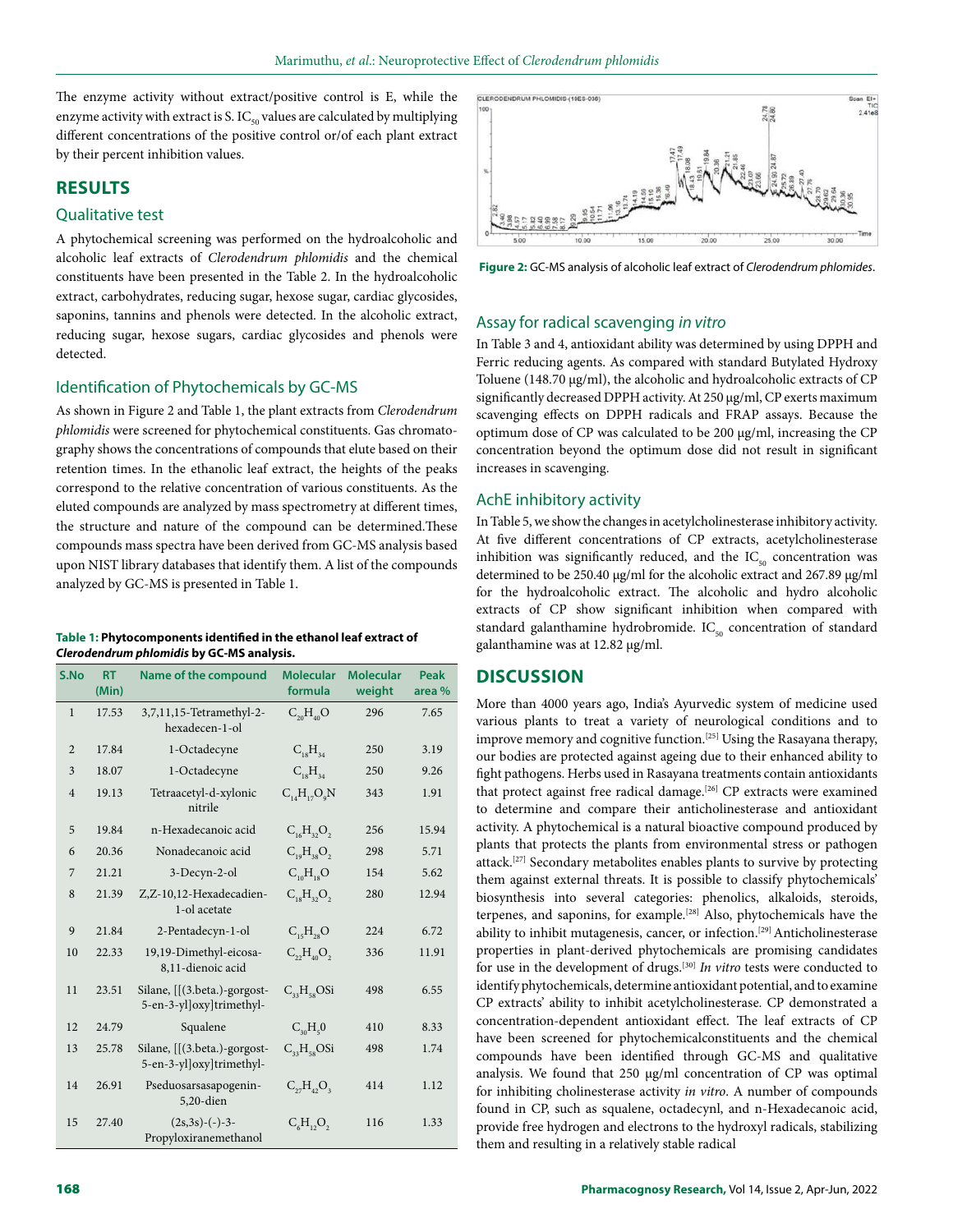# **Table 2: Qualitative estimation of** *Clerodendrum phlomidis* **leaves.**

| Sr.No          | Phyto<br>constituent       | <b>Test performed</b>              | <b>Clerodendrum</b><br>phlomidis leaves |                             |  |
|----------------|----------------------------|------------------------------------|-----------------------------------------|-----------------------------|--|
|                | tested                     |                                    | Hydroalcoholic<br>extract               | <b>Alcoholic</b><br>extract |  |
| $\mathbf{1}$   | Carbohydrates              | Molish's test                      | $+$                                     |                             |  |
| $\overline{2}$ | Reducing sugar             | Fehling's test                     | $+$                                     | $+$                         |  |
|                |                            | Benedict's test                    | $^{+}$                                  | $^{+}$                      |  |
| 3              | Pentose sugar              | Phloroglucinol<br>Reagent test     |                                         |                             |  |
| $\overline{4}$ | Hexose sugar               | Tollen's<br>Phloroglucinol<br>Test |                                         |                             |  |
|                |                            | Cobalt chloride<br>test            | $++$                                    | $++$                        |  |
| 5              | Protein                    | <b>Biuret</b> test                 |                                         |                             |  |
| 6              | Amino acid                 | Ninhydrin Test                     |                                         |                             |  |
|                |                            | Test for cysteine                  |                                         |                             |  |
| 7              | Steroids                   | Libermann-<br><b>Burchard Test</b> |                                         |                             |  |
|                |                            | Salkowaski<br>reaction             |                                         |                             |  |
| 8              | Glycoside                  | General test                       |                                         |                             |  |
| 9              | Cardiac                    | Legal test                         |                                         | $+$                         |  |
|                | glycosides                 | Keller-Killiani<br>Test            |                                         | $^{+}$                      |  |
| 10             | Anthroquinone<br>glycoside | Borntrager's test                  |                                         |                             |  |
|                |                            | Modified<br>Borntrager's test      |                                         |                             |  |
| 11             | Saponins                   | Foam test                          | $+$                                     |                             |  |
|                |                            | Lead acetate<br>solution test      | $^{+}$                                  |                             |  |
| 12             | Coumarin<br>glycoside      | Aromatic odour<br>test             |                                         |                             |  |
|                |                            | Fluorescence test                  |                                         |                             |  |
| 13             | Flavonoids                 | Shinoda test                       |                                         |                             |  |
|                |                            | Lead acetate test                  |                                         |                             |  |
| 14             | Alkaloids                  | Dragendorff's test                 |                                         |                             |  |
|                |                            | Mayer's test                       |                                         |                             |  |
|                |                            | Wagner's test                      |                                         |                             |  |
| 15             | Tannins                    | Lead acetate<br>solution test      | $+$                                     |                             |  |
|                |                            | Gelatin solution<br>test           | $^{+}$                                  |                             |  |
| 16             | Phenol                     | Neutral Fecl3 test                 | $+$                                     |                             |  |
|                |                            | Indophenol<br>reaction             |                                         | $^{+}$                      |  |
| 17             | Starch                     | Iodine test                        |                                         |                             |  |

**Table 3: Percentage inhibition of** *Clerodendrum phlomides* **on DPPH radical scavenging assay.**

| <b>Concentrations</b>            | <b>Standard</b><br><b>Butylated</b><br><b>Hydroxy</b><br><b>Toluene</b> | <b>Clerodendrum phlomides leaf</b> |                                        |  |
|----------------------------------|-------------------------------------------------------------------------|------------------------------------|----------------------------------------|--|
| in $(\mu g/ml)$                  |                                                                         | <b>Alcoholic</b><br>% Inhibition   | <b>Hydro alcoholic</b><br>% Inhibition |  |
| $50 \ (\mu g/ml)$                | $16.25 \pm 0.15$                                                        | $15.97 \pm 0.25$                   | $13.96 \pm 0.47$                       |  |
| $100 \, (\mu g/ml)$              | $31.25 \pm 1.41$                                                        | $22.8 \pm 0.21$                    | $18.68 \pm 0.13$                       |  |
| $150 \; (\mu g/ml)$              | $55.20 \pm 0.12$                                                        | $47.2 \pm 0.52$                    | $22.17 \pm 0.17$                       |  |
| $200 \, (\mu g/ml)$              | $60.41 \pm 0.21$                                                        | $82.07 + 0.16$                     | $35.12 \pm 0.30$                       |  |
| $250 \, (\mu g/ml)$              | $87.50 \pm 0.32$                                                        | $94.72 \pm 0.05$                   | $56.19 \pm 0.53$                       |  |
| $\mathrm{IC}_{\epsilon_0}$ value | $148.70 + 14.28$                                                        | $161.70 \pm 16.20$                 | $347.19 \pm 30.12$                     |  |

#### **Table 4: Ferric reducing antioxidant power (FRAP) assay on** *Clerodendrum phlomides***.**

| <b>Concentrations</b><br>in $(\mu q/mL)$ | <b>Standard</b><br><b>Butylated</b><br><b>Hydroxy Toluene</b><br>% O.D. value at<br>700 nm | C P leaf % O.D. value at 700 nm |                        |  |
|------------------------------------------|--------------------------------------------------------------------------------------------|---------------------------------|------------------------|--|
|                                          |                                                                                            | <b>Alcoholic</b>                | <b>Hydro alcoholic</b> |  |
| $50 \ (\mu g \ / \ \text{mL})$           | $0.15 \pm 0.17$                                                                            | $0.26 \pm 0.00$                 | $0.16 \pm 0.01$        |  |
| $100 \ (\mu g/mL)$                       | $0.22 \pm 0.02$                                                                            | $0.34 \pm 0.12$                 | $0.22 \pm 0.02$        |  |
| $150 \ (\mu g/mL)$                       | $0.39 \pm 0.03$                                                                            | $0.54 \pm 0.04$                 | $0.37 \pm 0.03$        |  |
| $200 \, (\mu g/mL)$                      | $0.47 \pm 0.04$                                                                            | $0.68 \pm 0.05$                 | $0.46 \pm 0.04$        |  |
| $250 \, (\mu g/mL)$                      | $0.62 \pm 0.05$                                                                            | $0.89 \pm 0.07$                 | $0.62 \pm 0.01$        |  |
| $IC_{\text{eq}}$ value                   | $149.60 + 14.22$                                                                           | $215.20 \pm 21.11$              | $288.70 \pm 28.10$     |  |

# **Table 5: Acetylcholinesterase inhibitory activity on** *Clerodendrum phlomides.*

| <b>Concentrations</b>  | Clerodendrum<br>phlomides leaf |                                       | <b>Concentration</b><br>in $(\mu q/mL)$ | % Inhibition of<br>Galanthamine<br>hydrobromide |
|------------------------|--------------------------------|---------------------------------------|-----------------------------------------|-------------------------------------------------|
| in $(\mu q/mL)$        | <b>Alcoholic</b>               | <b>Hydro</b><br>alcoholic             | $5$ ( $\mu$ g/ mL)                      | $31.10 \pm 0.01$                                |
| $50 \ (\mu g \mid mL)$ | $0.55 \pm 0.01$                | $0.57 \pm 0.02$                       | $10 \ (\mu g \mid mL)$                  | $41.95 \pm 0.04$                                |
| $100 \ (\mu g/mL)$     | $10.55 \pm 0.03$               | $2.93 \pm 0.04$                       | $15 \ (\mu g \mid mL)$                  | $51.72 \pm 0.05$                                |
| $150 \text{ (µg/mL)}$  | $13.74 \pm 0.02$               | $3.83 \pm 0.03$                       | $20 \left( \mu g / \text{mL} \right)$   | $59.89 \pm 0.06$                                |
| $200 \ (\mu g/mL)$     | $30.88 \pm 0.03$               | $5.64 \pm 0.04$                       | $25 \mu g$ mL)                          | $74.81 \pm 0.05$                                |
| $250 \, (\mu g/mL)$    | $50.99 \pm 0.01$               | $11.03 \pm 0.02$                      | $30 \left( \mu g / \text{mL} \right)$   | $82.62 \pm 0.03$                                |
| $IC_{50}$ value        |                                | $250.40 \pm 25.01$ $267.89 \pm 26.12$ | $IC_{\epsilon_0}$ value                 | $20.82 \pm 2.02$                                |

A possible effect of the phenolic compounds found in the extract of CP could be the cause for inhibition of acetylcholinesterase. There is evidence that several plant species used in alternative medicine for the treatment of neurological disorders can inhibit AChE and act as antioxidants, thus validating their use in traditional medicine. There are other molecular targets related to their traditional use that may not inhibit AchE.

# **CONCLUSION**

The results from *in vitro* experiments indicated that CP exhibited significant antioxidants properties. Furthermore, both alcoholic and hydroalcoholic extracts have anticholinesterase activity in a dose dependent manner.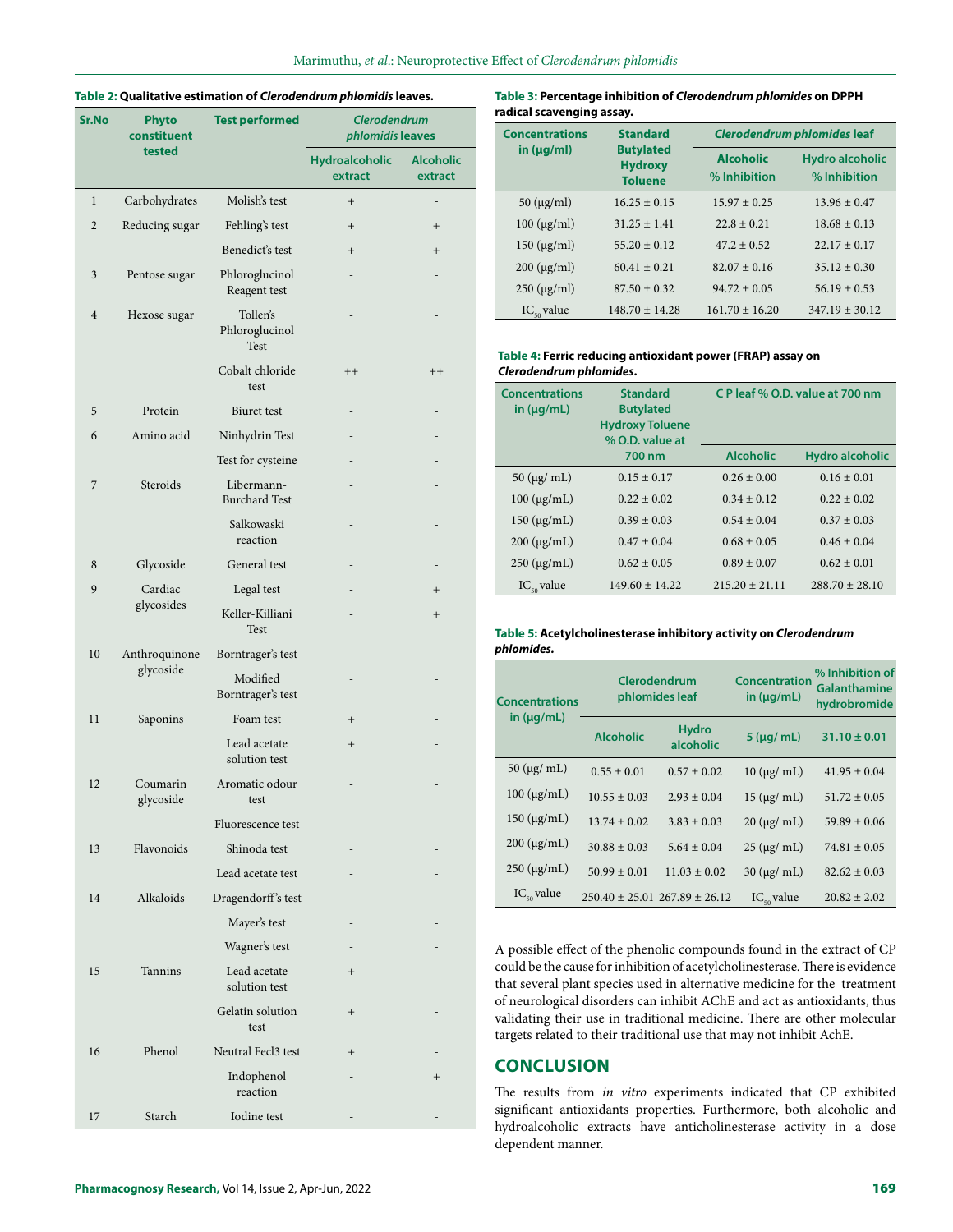# **ACKNOWLEDGEMENT**

Authors express their sincere thanks to the Central Council for Research in Ayurvedic Sciences, New Delhi, India for providing financial assistance and all necessary facilities.

# **CONFLICT OF INTEREST**

The authors declare that there is no conflict of interest.

# **ABBREVIATIONS**

**AchE:** Acetylcholinesterase; **GC-MS:** Gas chromatography mass spectrometry; **FRAP:** Ferric reducing antioxidant power; **DPPH:** 2,2-diphenyl-1-picrylhydrazyl; **BHA:** Butylated hydroxyl anisole; **DTNB:** 5,5′-Dithiobis(2-nitrobenzoic acid); **ATCI:** Acetylthiocholine iodide; IC<sub>50</sub>: Half-maximal inhibitory concentration; NIST: National Institute Standard and Techniques.

# **REFERENCES**

- 1. Vajda FJE. Neuroprotection and neurodegenerative disease. J Clin Neurosci. 2002 Jan 9;9(1):4-8. doi: 10.1054/jocn.2001.1027, PMID 11749009.
- 2. Przedborski S, Vila M, Jackson-Lewis V. Neurodegeneration: What is it and where are we? J Clin Invest. 2003 Jan 1;111(1):3-10. doi: 10.1172/JCI17522, PMID 12511579.
- 3. Gorman AM. Neuronal cell death in neurodegenerative diseases: Recurring themes around protein handling. J Cell Mol Med. 2008 Dec 1;12(6A):2263-80. doi: 10.1111/j.1582-4934.2008.00402.x, PMID 18624755.
- 4. Chi H, Chang HY, Sang TK. Neuronal cell death mechanisms in major neurodegenerative diseases. Int J Mol Sci. 2018 Oct;19(10):3082. doi: 10.3390/ ijms19103082, PMID 30304824.
- 5. Lalkovicová M, Danielisová V. Neuroprotection and antioxidants. Neural Regen Res. 2016 Jun;11(6):865-74. doi: 10.4103/1673-5374.184447, PMID 27482198.
- 6. Kalogeris T, Baines CP, Krenz M, Korthuis RJ. Cell biology of ischemia/ reperfusion injury. Int Rev Cell Mol Biol. 2012 Jan 1;298:229-317. doi: 10.1016/ B978-0-12-394309-5.00006-7, PMID 22878108.
- 7. Uttara B, Singh AV, Zamboni P, Mahajan RT. Oxidative stress and neurodegenerative diseases: A review of upstream and downstream antioxidant therapeutic options. Curr Neuropharmacol. 2009 Mar 1;7(1):65-74. doi: 10.2174/157015909787602823, PMID 19721819.
- 8. Doshi GM, Une HD, Shanbhag PP. Rasayans and non-rasayans herbs: Future immunodrug - Targets. Pharmacogn Rev. 2013 Jul;7(14):92-6. doi: 10.4103/0973- 7847.120506, PMID 24347916.
- 9. Newton KG. The biology of aging (JARA): An ayurvedic approach. Bull Indian Inst Hist Med Hyderabad. 2001 Jul 1;31(2):161-79. PMID 12841194.
- 10. Govindarajan R, Vijayakumar M, Pushpangadan P. Antioxidant approach to disease management and the role of 'Rasayana'herbs of Ayurveda. Journal of ethnopharmacology. 2005 Jun 3;99(2):165-78.
- 11. Jameel M, Ali A, Ali M. Extraction and isolation of new compounds from traditional herbal medicine; *Clerodendrum phlomidis* Linn. Future J Pharm Sci. 2017 Dec 1;3(2):118-23. doi: 10.1016/j.fjps.2017.04.003.
- 12. Mohan Maruga Raja MK, Mishra SH. Comprehensive review of *Clerodendrum*

*phlomidis*: A traditionally used bitter. Zhong Xi Yi Jie He Xue Bao. 2010 Jun 1;8(6):510-24. doi: 10.3736/jcim20100602, PMID 20550872.

- 13. Wang JH, Luan F, He XD, Wang Y, Li MX. Traditional uses and pharmacological properties of Clerodendrum phytochemicals. J Tradit Complement Med. 2018 Jan 1;8(1):24-38. doi: 10.1016/j.jtcme.2017.04.001, PMID 29321986.
- 14. Yadav AK, Temjenmongla. *In vivo* anthelmintic activity of Clerodendrum colebrookianum Walp., a traditionally used taenicidal plant in Northeast India. Parasitol Res. 2012 Oct;111(4):1841-6. doi: 10.1007/s00436-012-2908-8, PMID 22476567.
- 15. Sharma M, Prasad SB. Evaluation of anthelmintic activity of leaves extracts of Guazuma tomentosa. Int J Pharm Pharm Sci. 2014;1(1):1-5.
- 16. Kaur DA, Prasad SB. Anti-acne activity of acetone extract of plumbago indica root. Asian J Pharm Clin Res. 2016;9(2):285-7.
- 17. Sharma A, Verma S, Prasad SB. Evaluation of Anti-Obesity Activity of Convolvulus pluricaulis Extract. Int J Toxicol Pharmacol Res. 2014 Nov;6(4):148-52.
- 18. Sharma M, Prasad SB. Standardisation of Guazuma tomentosa leaf. Int J Pharmacogn Phytochem Res. 2014 Dec;15(6):4.
- 19. Blois MS. Antioxidant determinations by the use of a stable free radical. Nature. 1958 Apr;181(4617):1199-200. doi: 10.1038/1811199a0.
- 20. Gómez-Alonso S, Fregapane G, Salvador MD, Gordon MH. Changes in phenolic composition and antioxidant activity of virgin olive oil during frying. J Agric Food Chem. 2003 Jan 29;51(3):667-72. doi: 10.1021/jf025932w, PMID 12537439.
- 21. Oyaizu M. Studies on products of browning reaction. Antioxidative activities of products of browning reaction prepared from glucosamine. JpnJNutrDiet. 1986;44(6):307-15. doi: 10.5264/eiyogakuzashi.44.307.
- 22. Mathew M, Subramanian S. *In vitro* screening for anti-cholinesterase and antioxidant activity of methanolic extracts of ayurvedic medicinal plants used for cognitive disorders. PLOS ONE. 2014 Jan 23;9(1):e86804. doi: 10.1371/ journal.pone.0086804, PMID 24466247.
- 23. Ellman GL, Courtney KD, Andres Jr V, Featherstone RM. A new and rapid colorimetric determination of acetylcholinesterase activity. Biochem Pharmacol. 1961 Jul 1;7(2):88-95. doi: 10.1016/0006-2952(61)90145-9.
- 24. Rao RV, Descamps O, John V, Bredesen DE. Ayurvedic medicinal plants for Alzheimer's disease: a review. Alzheimers Res Ther. 2012 Jun;4(3):22. doi: 10.1186/alzrt125, PMID 22747839.
- 25. Singh N, Bhalla M, De Jager P, Gilca M. An overview on ashwagandha: A Rasayana (rejuvenator) of Ayurveda. Afr J Tradit Complement Altern Med. 2011;8(5);Suppl:208-13. doi: 10.4314/ajtcam.v8i5S.9. PMID 22754076.
- 26. Chew YL, Chan EW, Tan PL, Lim YY, Stanslas J, Goh JK. Assessment of phytochemical content, polyphenolic composition, antioxidant and antibacterial activities of Leguminosae medicinal plants in Peninsular Malaysia. BMC Complement Altern Med. 2011;11:12. doi: 10.1186/1472-6882-11-12. PMID 21306653.
- 27. Isah T. Stress and defense responses in plant secondary metabolites production. Biol Res. 2019;52(1):39. doi: 10.1186/s40659-019-0246-3, PMID 31358053.
- 28. Tungmunnithum D, Thongboonyou A, Pholboon A, Yangsabai A. Flavonoids and other phenolic compounds from medicinal plants for pharmaceutical and medical aspects: An overview. Medicines (Basel). 2018 Sep;5(3):93. doi: 10.3390/medicines5030093, PMID 30149600.
- 29. Greenwell M, Rahman PK. Medicinal plants: Their use in anticancer treatment. Int J Pharm Sci Res. 2015 Oct 1;6(10):4103-12. doi: 10.13040/ IJPSR.0975-8232.6(10).4103-12, PMID 26594645.